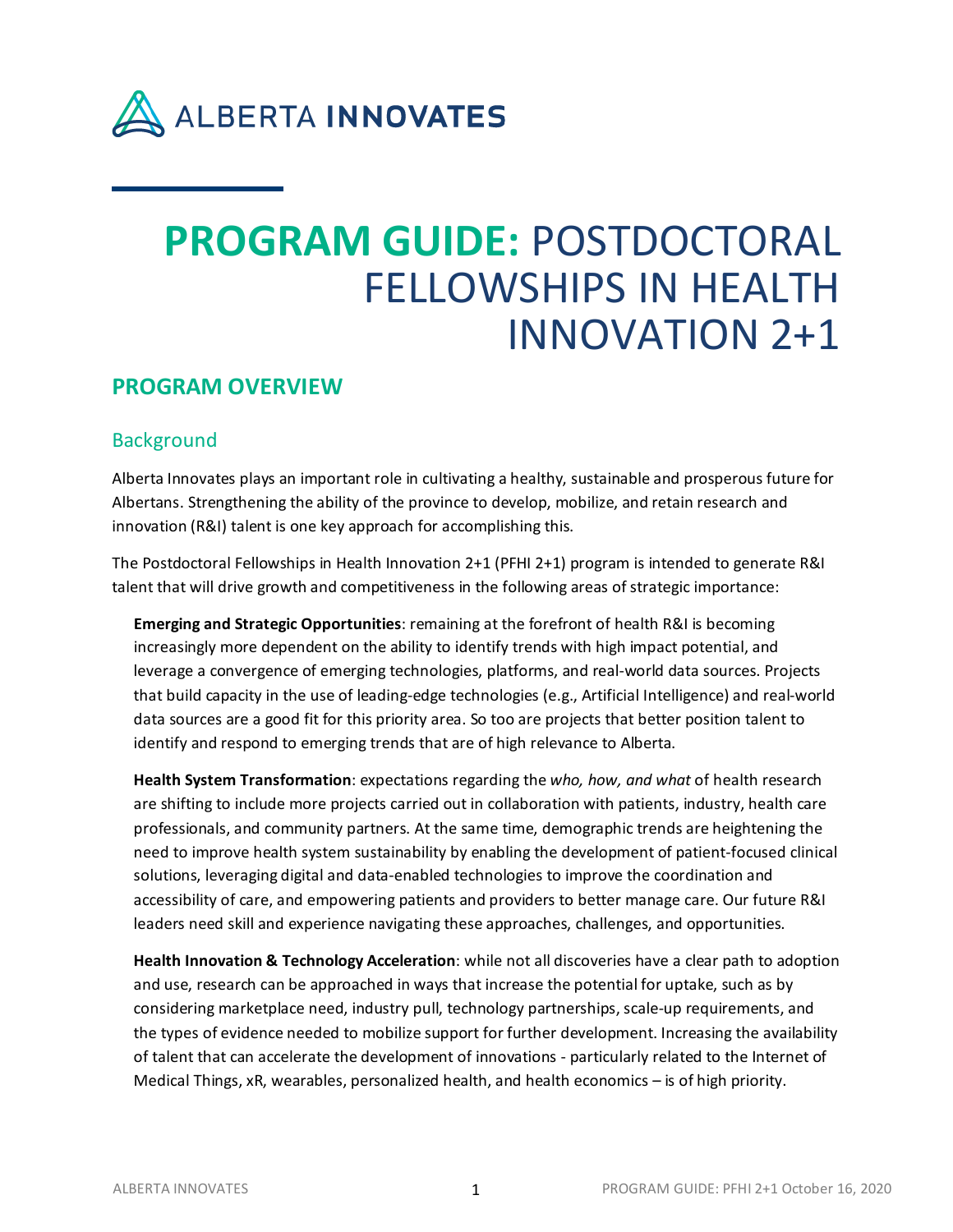# Program Details

PFHI 2+1 combines a Training Stipend ("the Stipend") with mentorship and career development opportunities to *better position emerging talent for high-impact careers in Alberta's health R&I ecosystem*. Up to 24 months of Stipend support is available for eligible Trainees.

Those awarded a PFHI 2+1 Fellowship may apply for an additional 12 months of Stipend support in the future to gain valuable experience and additional skills beyond those acquired through direct research training. PFHI 2+1 Fellowship awardees with an interest in this additional year of support (the "+1 Option") are encouraged to connect with Alberta Innovates for more details.

### Time Commitment

To hold a PFHI 2+1 fellowship, one must engage full-time in postdoctoral project activities. This is defined as not allocating more than 200 hours per year to other work or training activities.

# **HOW THE PROGRAM WORKS**

## **Eligibility**

### **(a) Trainee Eligibility Criteria**

To qualify for funding all Trainees must:

- Have completed a PhD at the time of award implementation;
- Have accepted or currently hold a postdoctoral appointment at one of the following Post-Secondary Institutions: University of Alberta, University of Calgary, University of Lethbridge (the "Applicant" or collectively the "Applicants").
- Have been shortlisted for this competition by the Post-Secondary Institution at which the postdoctoral appointment is located; and
- Not already hold a major award that provides a stipend for postdoctoral studies.

**(b) Project Eligibility Criteria:** To qualify for funding proposed projects must:

- involve health-related R&I activities;
- be performed at an Applicant's location; and
- submit to other criteria that Alberta Innovates may develop from time to time.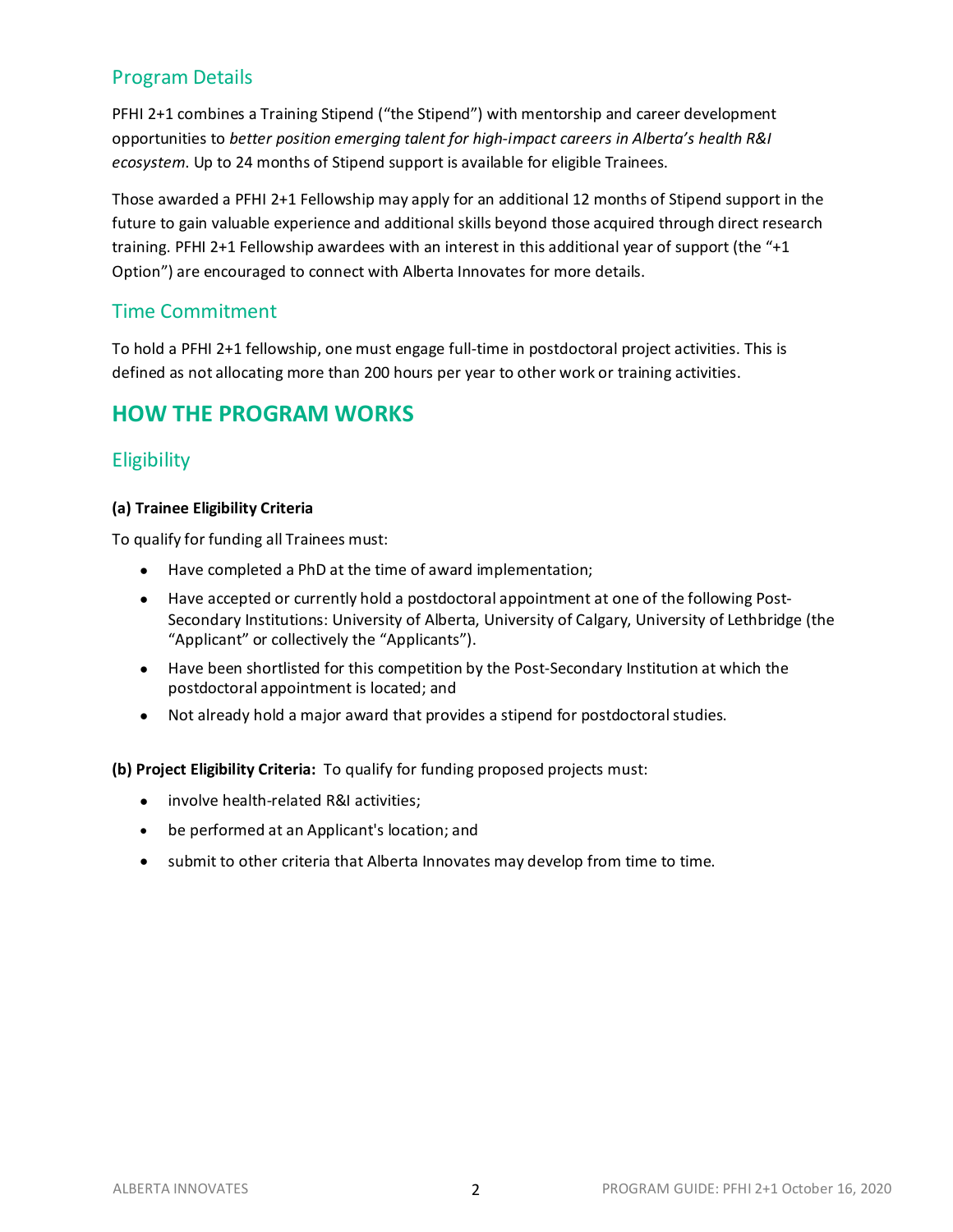# Program Objectives and Performance Measurement

Alberta Innovates' Postdoctoral Fellowships in Health Innovation 2+1 are designed to deliver meaningful return on investment to the Province by serving as a catalyst for the growth of R&I leaders in the health sector in Alberta.

*Over the life of a Project, Alberta Innovates employs an active project management philosophy, regularly monitoring performance and supporting the Trainee to reach their objectives. Funding is tied to outcomes and achievement of results.* 

Once Projects are completed, Alberta Innovates continues to monitor performance for five (5) years to accurately evaluate the economic, social and environmental benefits realized for the province.

All Investment Agreements outline performance indicators tracked over the course of the Project and the responsibilities of the Trainee and the Applicant to report on outcomes subsequent to the completion of the Project.

Alberta Innovates has a common set of performance metrics it monitors, both at the individual Project level and for the aggregate Program. These are highlighted on the next page.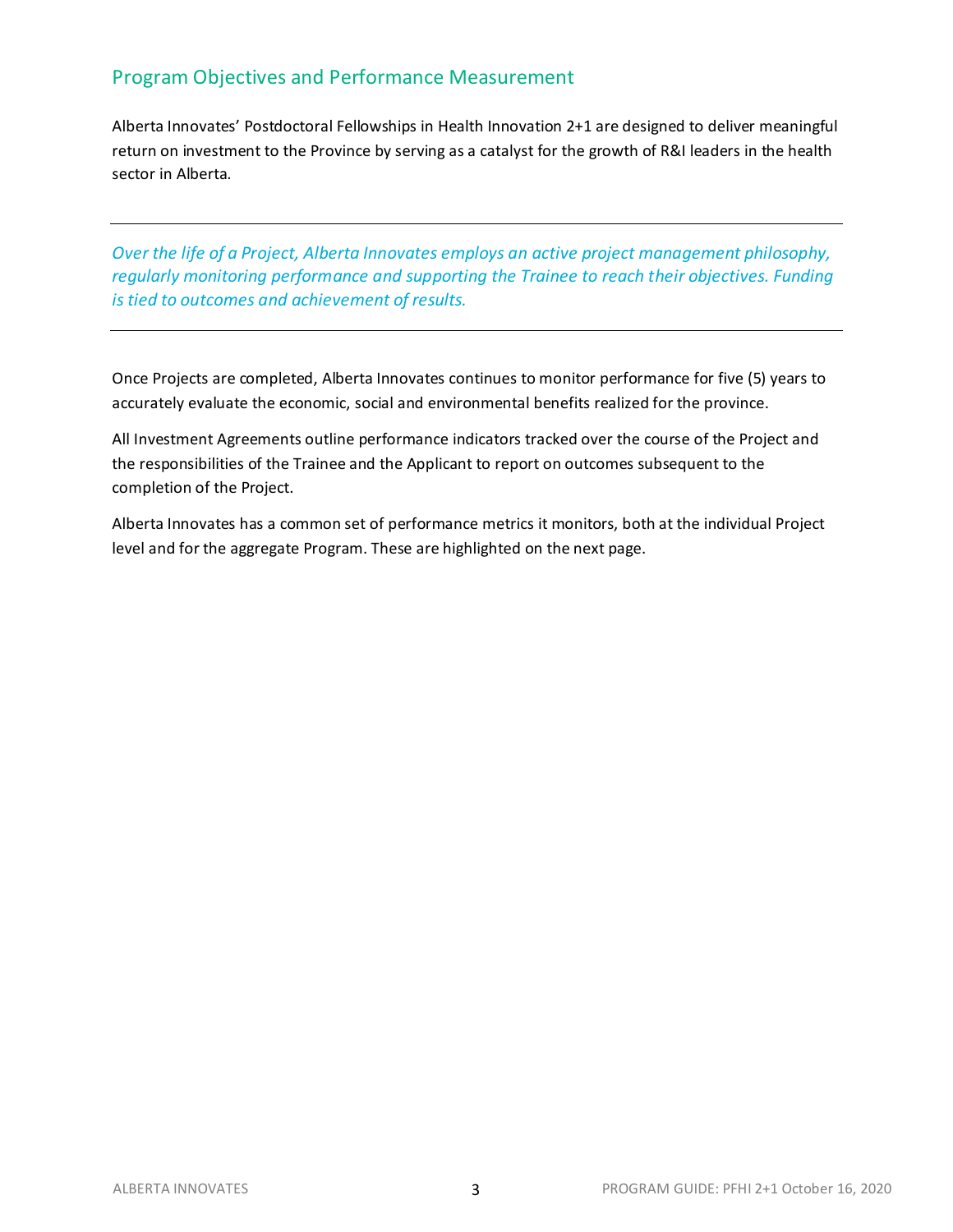# **Objectives and Performance Metrics**



• Accelerate health & wellness innovation

### ALBERTA INNOVATES 4 PROGRAM GUIDE: PFHI 2+1 October 16, 2020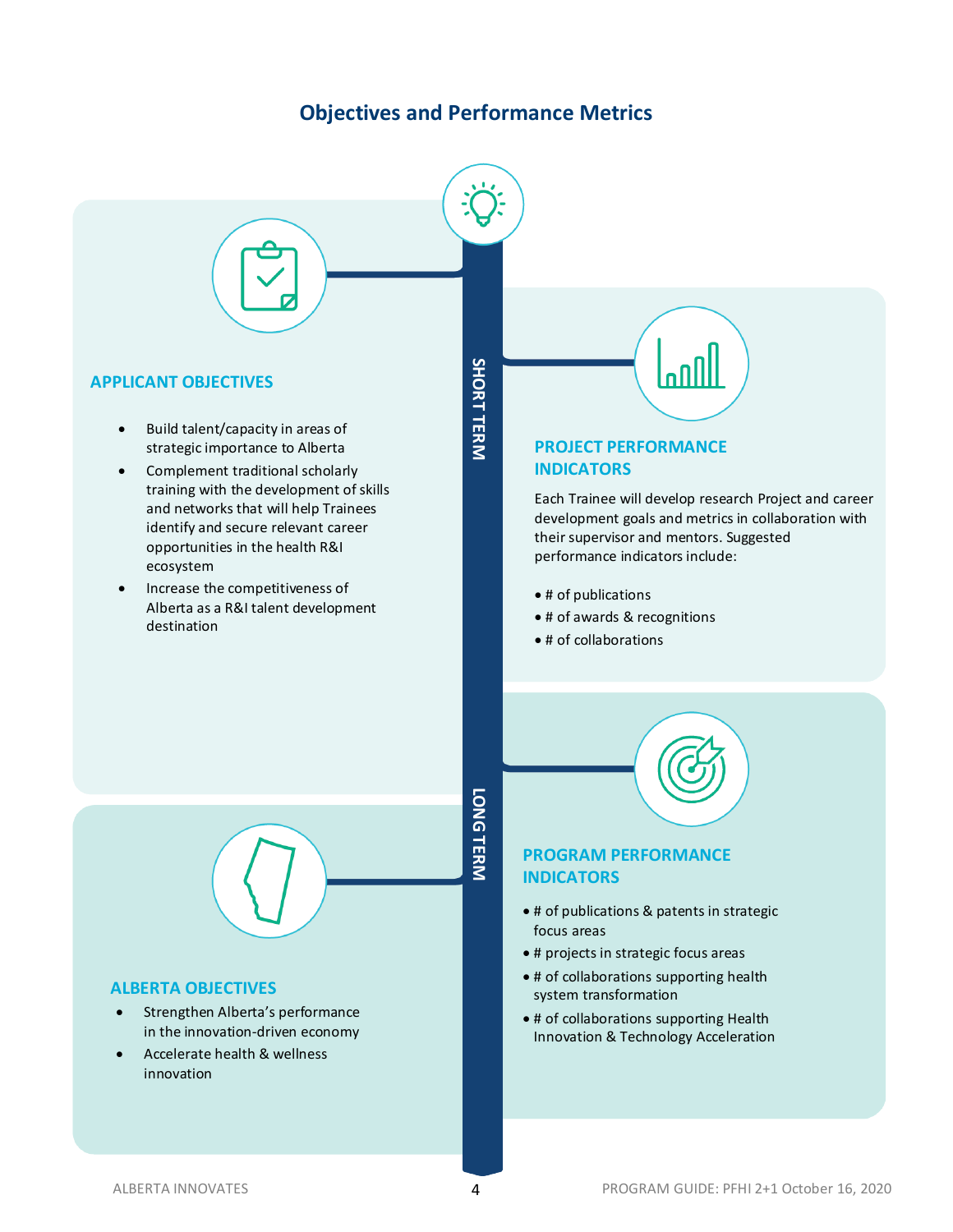# How Funding Works

### **(a) Project Funding**

Funded trainees must implement their award by March 1, 2021 to be eligible for the full-term. Alberta Innovates' Investment is disbursed as follows:

**Postgraduate Fellowships**: \$55,000\* per annum for up to two years. Fellowship holders may also apply for an additional year of Stipend support (at the same rate of \$55,000 per annum) to gain valuable experience and skills beyond those acquired through direct research training.

\*Stipends may be subject to the Income Tax Act and Regulations of the Government of Canada.

**Pro Tip**: If you secure a Fellowship, don't wait until the end of your two-year term to think about the +1 Option to further explore career development in Alberta.

As an R&I catalyst and convener, Alberta Innovates is here to help broker connections and relevant opportunities.

### **b) Restrictions**

The PFHI 2+1 program targets competitive Trainees who have not received another major funding award for their postdoctoral studies.

While Alberta Innovates encourages Trainees to apply for and accept awards from other national or international agencies, these awards cannot be held simultaneously with PFHI 2+1. An alternative "incentive payment" is not available.

### **(c) Eligible and ineligible expenses**

The Stipend Award is to be used exclusively to pay the Trainee and the Trainee may use it without restriction**.**

### **(d) Leaves, Suspension and Terminations**

Alberta Innovates can accommodate leaves under certain circumstances. This includes paid parental leaves of up to six months. Unpaid leaves of no more than one year may also be approved.

Funding will cease under the following circumstances:

- When the Trainee is no longer able to engage in full-time research activities.
- If the terms and conditions of the award are not met, or if there is evidence of unsatisfactory progress.
- When another major funding award is accepted for postdoctoral studies.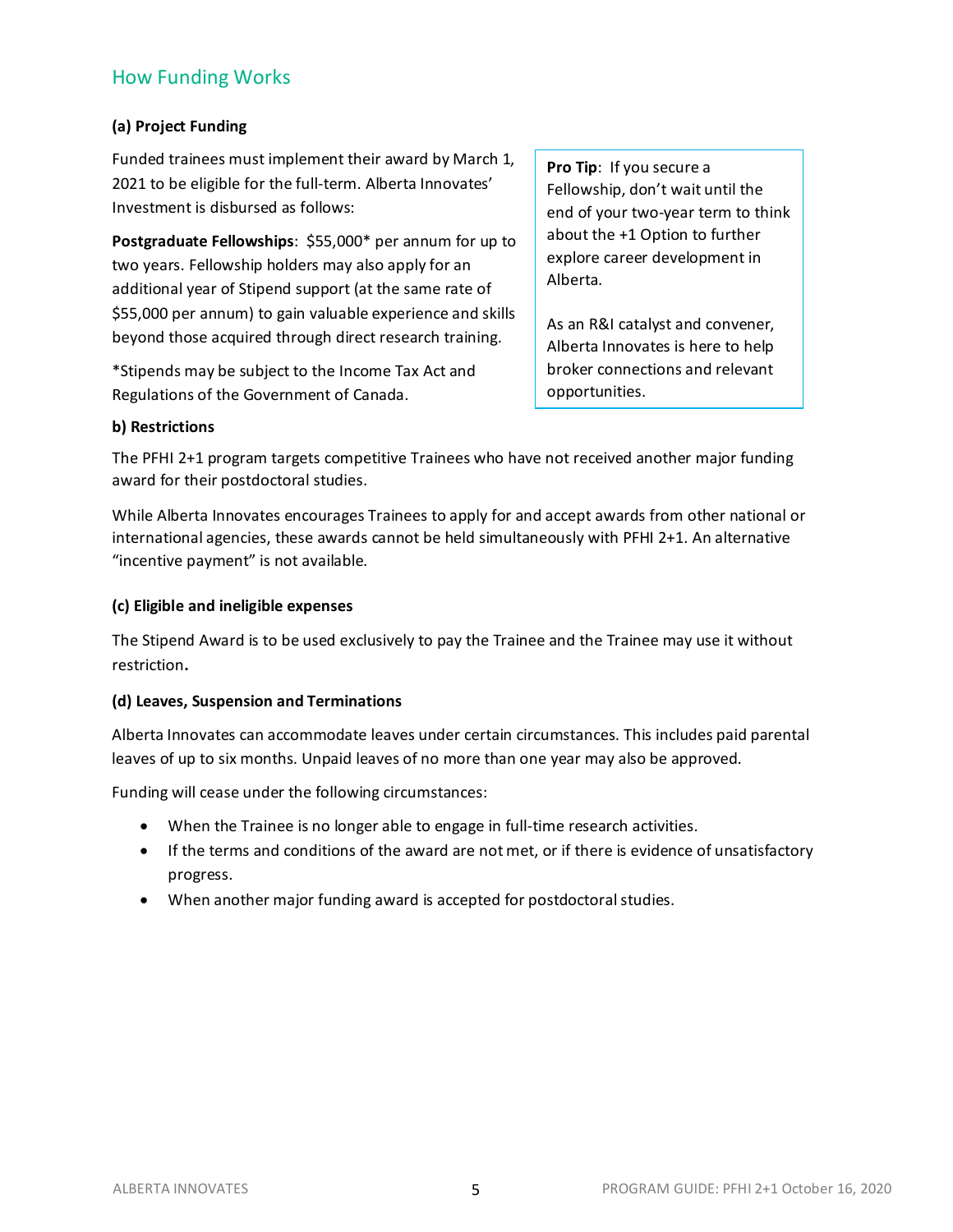# **HOW TO APPLY**

# **STEP 1** Application

Eligible universities (Applicants) have until December 11, 2020, to provide Alberta Innovates with a shortlist of Trainees who applied to other major postdoctoral fellowship competitions and received a competitive score but did not make the funding cut-off.

Shortlisted Trainees have until January 5, 2021, to submit required materials to Alberta Innovates via a portal (a link will be provided).



# **STEP 2** Evaluation & Agreement Execution

Each Application will be evaluated & successful Trainees notified of next steps.

Anticipated announcement of results: February 2021.



# **STEP 3** Project Management

Annual Progress Reports are provided to Alberta Innovates. A Final Report will also be required from the Trainee at the end of the award.

# **EVALUATION PROCESS**

Alberta Innovates will leverage internal staff and external expert reviewers to evaluate the Applications submitted. Given that shortlisted Applications will have already been vetted for scientific excellence and strength of the Trainee, Alberta Innovates' review will focus on relevance of the project plan for building capacity in one or more of the strategic focus areas identified on page one of this Program Guide.

Alberta Innovates retains the sole right to determine the evaluation process and does not disclose the names of its external reviewers to ensure their objectivity and impartiality. All external parties are subject to both confidentiality and conflict of interest policies set by Alberta Innovates.

Refer to the 2020/2021 *Postgraduate Fellowships in Health Innovation 2+1* Application form for more detail on the criteria by which Applications will be assessed.

*The assessment criteria and all investment decisions are at the sole discretion of Alberta Innovates.*